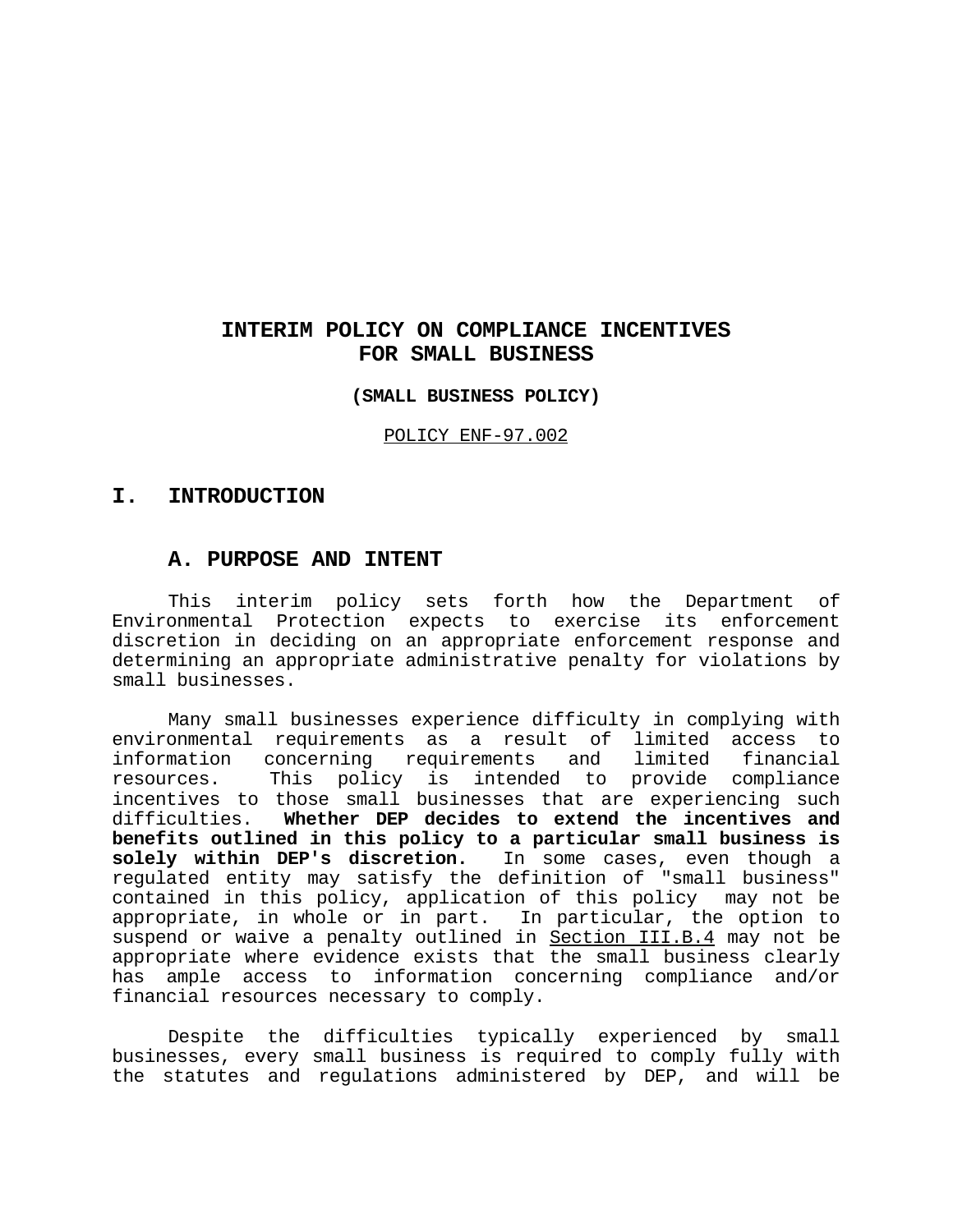regulated in a manner consistent with other regulated entities to the fullest extent possible.

In recognition of the particular difficulties typically experienced by small businesses, this interim policy is intended to:

1) promote environmental compliance among small businesses by providing them with incentives to seek on-site compliance assistance, or to conduct environmental audits; and

2) achieve statewide consistency in responding to noncompliance by small business by providing guidance to DEP staff on the exercise of enforcement discretion in such cases.

## **B. APPLICABILITY AND LEGAL EFFECT**

This policy applies to all administrative enforcement actions against facilities owned and/or operated by small businesses as defined in this policy and Section II of the DEP 1997 Enforcement Response Guidance (ERG).

This policy applies to all such actions commenced after the effective date of this policy, April 26, 1997, and to all pending cases in which DEP has not reached agreement in principle with the regulated entity on the amount of an administrative penalty.

This policy supplements the ERG, and should be read in conjunction with it. The principles, policies and procedures contained in the ERG apply to small businesses unless otherwise provided below.

This policy supplements the DEP Interim Policy on Incentives for Self-Policing: Environmental Audit Policy (POLICY ENF-97.004), and should be read in conjunction with it.

This policy does not apply to settlements of claims for stipulated or suspended penalties for violations of consent orders or other settlement agreement requirements.

This policy may be replaced by industry sector-specific policy(ies) developed in recognition of established or anticipated targeted educational initiatives.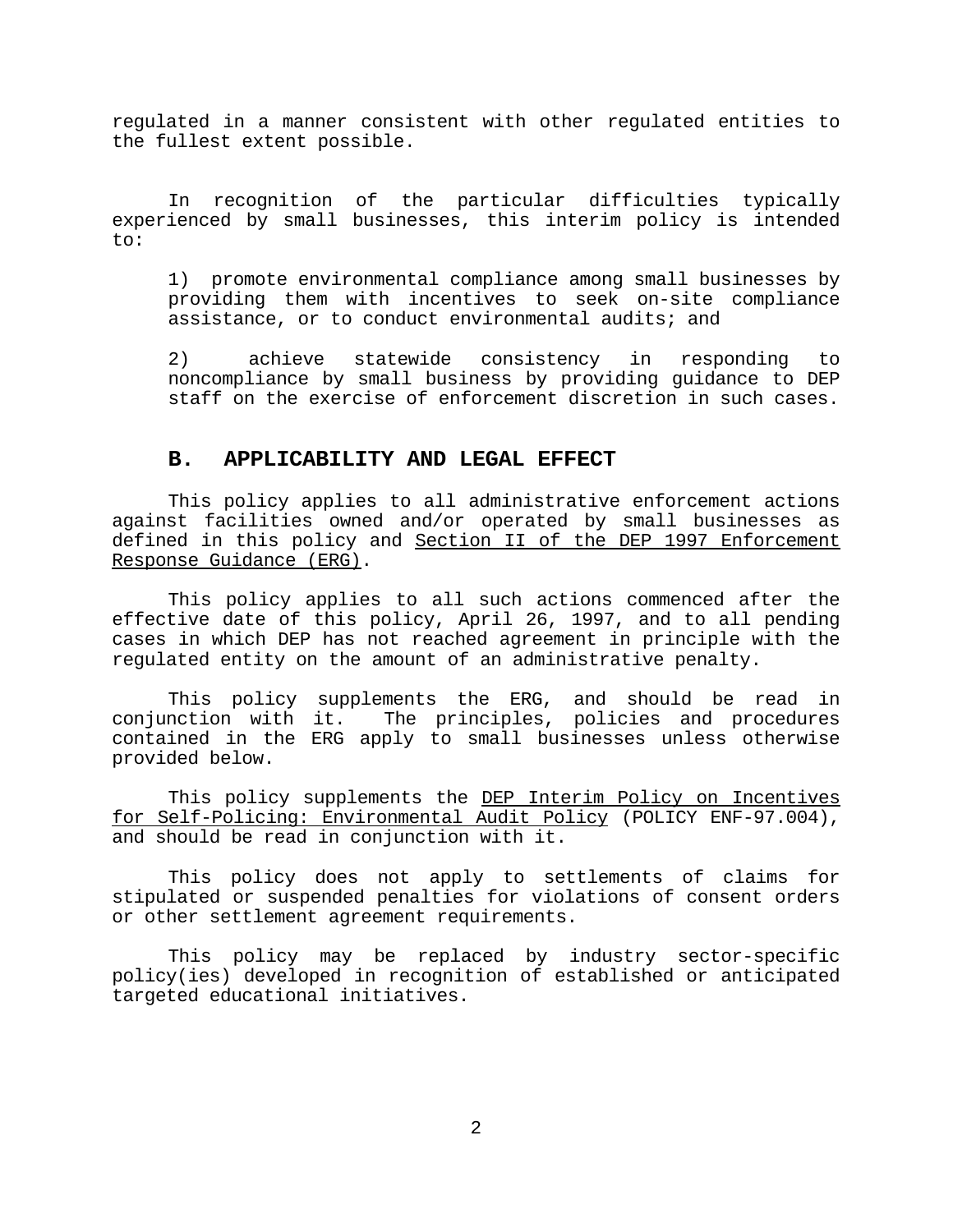### **II. DEFINITIONS**

For the purposes of this policy, the following definitions apply. Some terms used in this policy may also be more fully discussed in the ERG.

"Calculation Guidance" refers to the DEP Guidelines for Calculating Administrative Penalties (POLICY ENF-90.001).

"Compliance assistance" **(also known as technical assistance)** is information or assistance provided by DEP, another government agency or government supported entity, public or private, to help the regulated community comply with legally mandated environmental requirements. Compliance assistance does not include suggestions or information about how to correct and prevent violations that may be received from inspectors during enforcement inspections or as a result of enforcement actions. **[NOTE:** Compliance assistance as defined here does not apply to "compliance assistance" as that term is defined in the Audit Program conducted pursuant to M.G.L. Chapter 21E and 310 CMR 40.0006.**]**

"Economic benefit" refers to an adjustment factor that M.G.L. Chapter 21A, Section 16 and 310 CMR 5.00 require DEP to consider in calculating the amount of an administrative penalty. DEP Guidelines for Calculating Administrative Penalties, (POLICY ENF-90.001) provide that economic benefit should be calculated and added to the gravity based penalty whenever there is an indication that noncompliance resulted in delayed compliance costs, avoided compliance costs, and/or profits from unlawful activity.

"Punitive penalty" is that portion of an administrative penalty which reflects the gravity of the violations, duration of noncompliance, behavior and financial condition of the regulated entity and other relevant public interest considerations. A punitive penalty includes adjustments from the base number, as described in the DEP Guidelines for Calculating Administrative Penalties (POLICY ENF-90.001), on the basis of: the actual and potential impact of the violations; the actual or potential costs incurred, and actual and potential damages suffered by the Commonwealth; multiple days of occurrence; existence or lack of good faith; financial condition; and relevant public interest considerations. Punitive penalty does not include that portion of the penalty representing the regulated entity's economic benefit or gain from noncompliance. **[NOTE:** Punitive penalties do not include Natural Resource Damages recoverable pursuant to M.G.L. Chapter 21E or CERCLA.**]**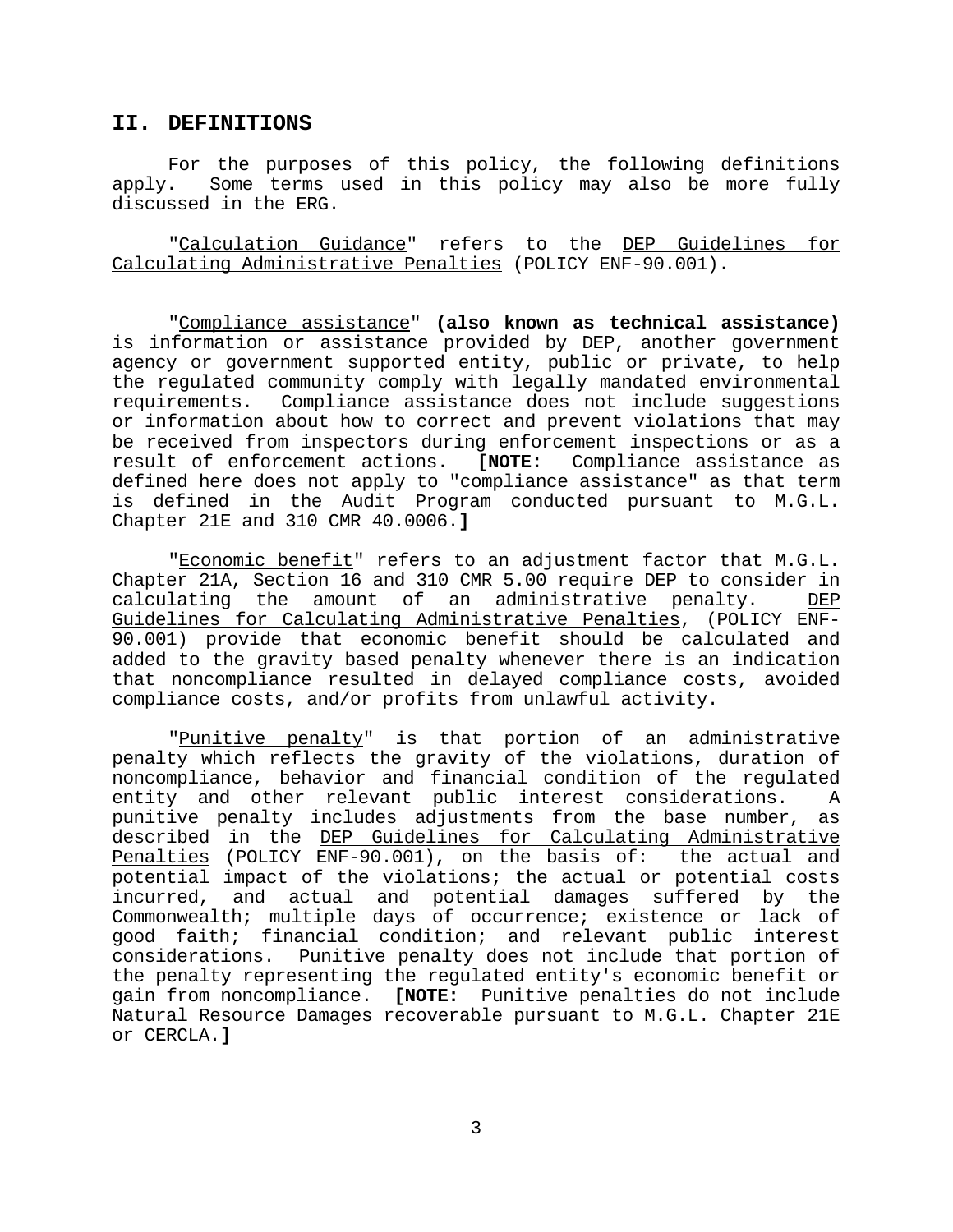"Small business" includes a person, corporation, partnership, or other entity employing fewer than ten (10) persons (measured as FTE equivalents on an annual basis [2000 hours per year of employment], including contract employees) to manufacture a product or to provide a service, and which does not fall into one or more of the following categories:

1) large quantity generator of hazardous waste, a hazardous facility or Level III recycler of hazardous waste pursuant to M.G.L. Chapter 21C and 310 CMR 30.000;

2) NPDES major source pursuant to M.G.L. Chapter 21, Sections 26-53 and 314 CMR 3.00;

3) air quality major source pursuant to 310 CMR 7.00;

4) TUR filer pursuant to M.G.L. Chapter 21I, the Toxics Use Reduction Act;

5) a solid waste disposal or recycling facility pursuant to Chapter 584 of the Acts of 1987, M.G.L. Chapter 21A, Sections 2 and 8, and Chapter 111, Section 150A and 310 CMR 19.00;

6) any facility or location owned and/or operated by local, county, state or Federal government;

7) branch offices, divisions, or subsidiaries of a business that in the aggregate employs ten or more persons; or

8) a location franchised by a parent corporation.

#### **III. STATEMENT OF POLICY**

The selection of an appropriate enforcement response is integral to the DEP enforcement program. In determining an appropriate response upon discovering noncompliance by a small business, DEP managers and staff will be guided by the principles and presumptions that are described in ERG Sections III and IV, except as otherwise provided below.

M.G.L. Chapter 21A, Section 16 and 310 CMR 5.00 provide that when DEP addresses noncompliance through the administrative process, it must address the noncompliance either by issuing a written notice alleging noncompliance or by assessing an administrative penalty.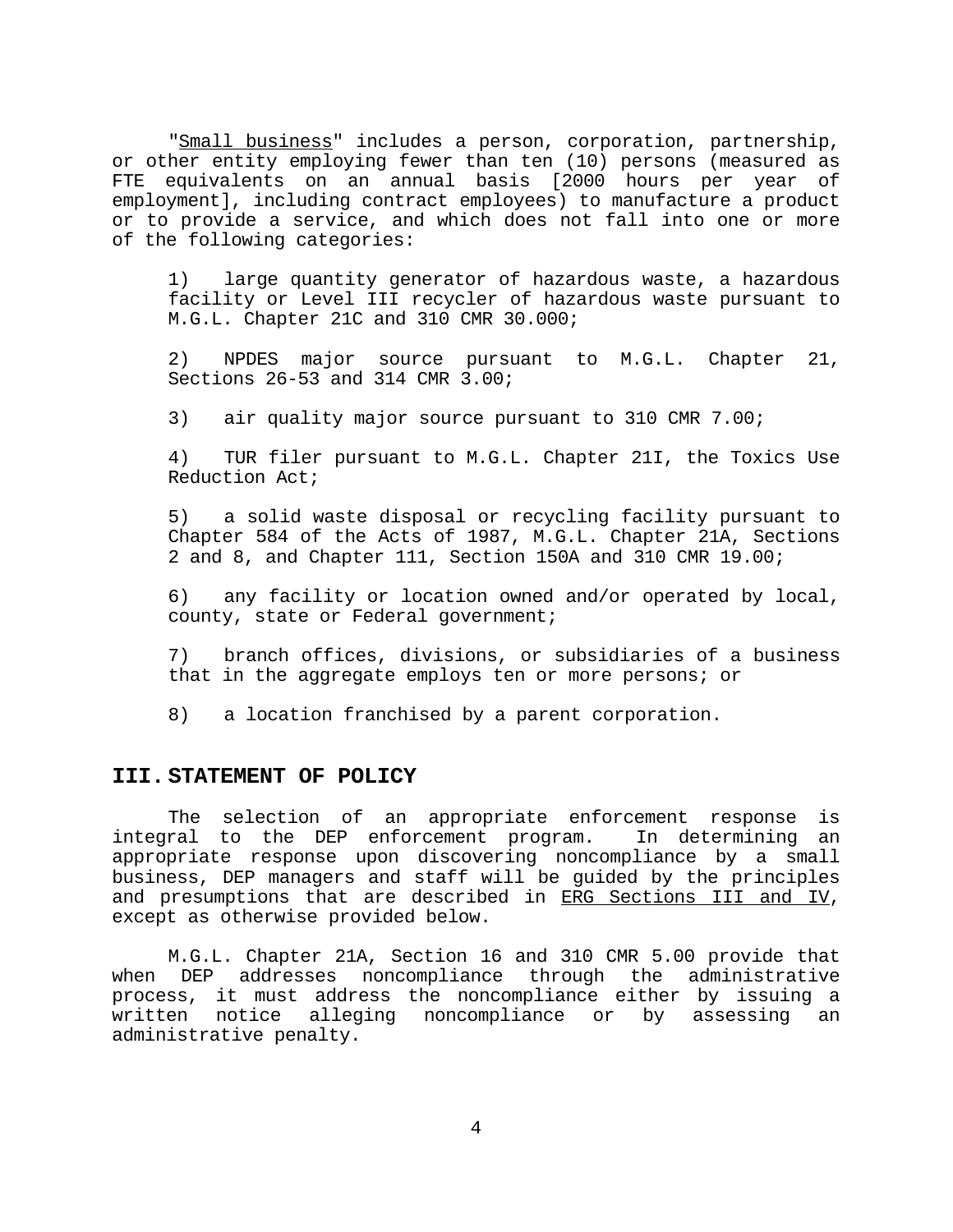### **A. NOTICE OF NONCOMPLIANCE**

 As with any regulated entity, DEP's initial enforcement response to violations by a small business will be a Notice of Noncompliance (NON), or a Field NON (FNON) where applicable, **provided** that:

- **\*** none of the preconditions for assessmsent of an administrative penalty exists, as described in ERG Section III.C.1.; and
- **\*** the violations are not within the categories listed in ERG Section IV -Presumptions for Higher Level Enforcement.

When DEP issues an NON, DEP will encourage small business to seek compliance assistance, as defined in ERG Section II, and defined and described in this policy, preferably from a third party or government supported program that offers services to small businesses, in order to return to compliance, assure future compliance and/or investigate pollution prevention measures.

# **B. ADMINISTRATIVE PENALTY CALCULATION AND MITIGATION**

If any violations are within the categories in ERG Section IV -- Presumptions for Higher Level Enforcement, or otherwise warrant the assessment of an administrative penalty, DEP will consider the assessment of a penalty that is consistent with those assessed against other regulated entities for violations of the same or similar requirements. DEP will not mitigate or waive an administrative penalty simply because the regulated entity is a small business.

DEP, in its sole discretion, will exercise its enforcement authority under M.G.L. Chapter 21A, Section 16 to mitigate administrative settlement penalties in cases involving small businesses as follows.

1) As provided in the Calculation Guidance, DEP staff will **first** calculate all **upward adjustments** to the penalty base numbers on the basis of all facts known about the violations. DEP will then calculate any downward adjustments based on relevant facts to mitigate the penalty and arrive at an appropriate final penalty amount.

5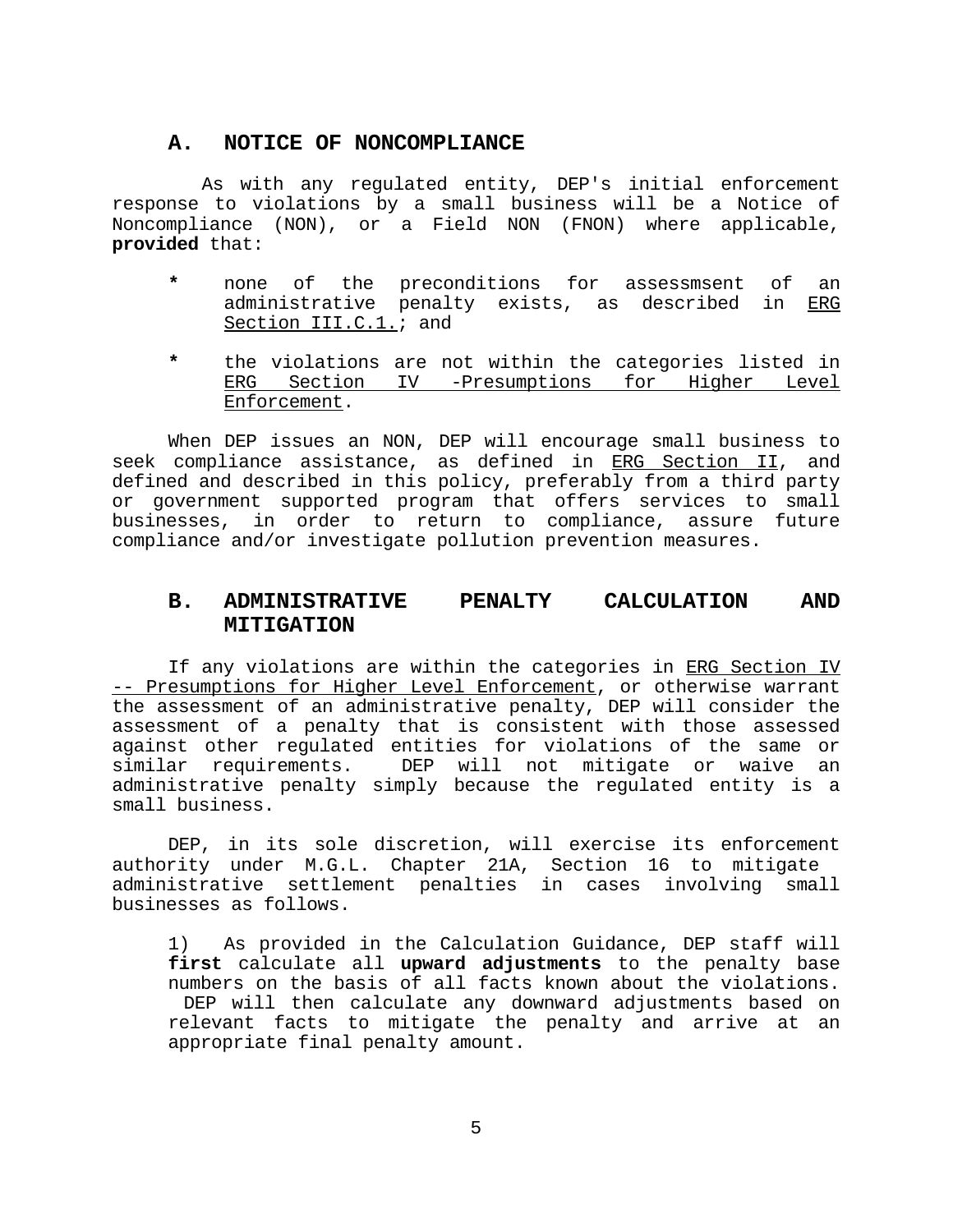2) If a small business **claims an inability to pay** a penalty, or otherwise raises financial constraints, the **burden is on the small business** to demonstrate why such constraints result in an inability to pay a full penalty or significantly impede its ability to comply or perform a remedial measure. DEP will not accept claims of, or assume financial constraints on a small business without detailed substantiation from a company official with direct responsibility for the small business's financial status.

3) If a small business satisfactorily demonstrates an inability to pay a penalty, in whole or in part, DEP staff should **first consider the use of an alternative payment plan**, as that term is defined in ERG Section II, to obtain an appropriate penalty **prior to considering suspension or complete waiver** of a penalty. DEP staff should consider suspending or waiving a penalty based solely on inability to pay only when a small business demonstrates that payment of any penalty will impede its ability to comply or perform a remedial measure.

4) DEP may **suspend or waive** the **entire** administrative penalty in any enforcement action, even when a small business has not claimed financial constraints, and regardless of whether noncompliance was detected through a DEP inspection, report from the public, or self-report resulting from regulatory or permit requirements, compliance assistance or an environmental audit, **provided that all of the following conditions are satisfied** within the terms of an administrative consent order:

a) Small business agrees to return to compliance promptly, and remedy any adverse impacts of noncompliance within a reasonable period of time; and

b) Noncompliance has **not** caused **actual harm** to public health, safety, or the environment, or otherwise presented a significant threat; and

c) Noncompliance does not involve criminal conduct; and

d) Small business demonstrates a good faith intention to maintain future compliance with all applicable environmental requirements by either:

i) obtaining **on-site** compliance assistance from a Licensed Site Professional, or other third party or government supported program that offers services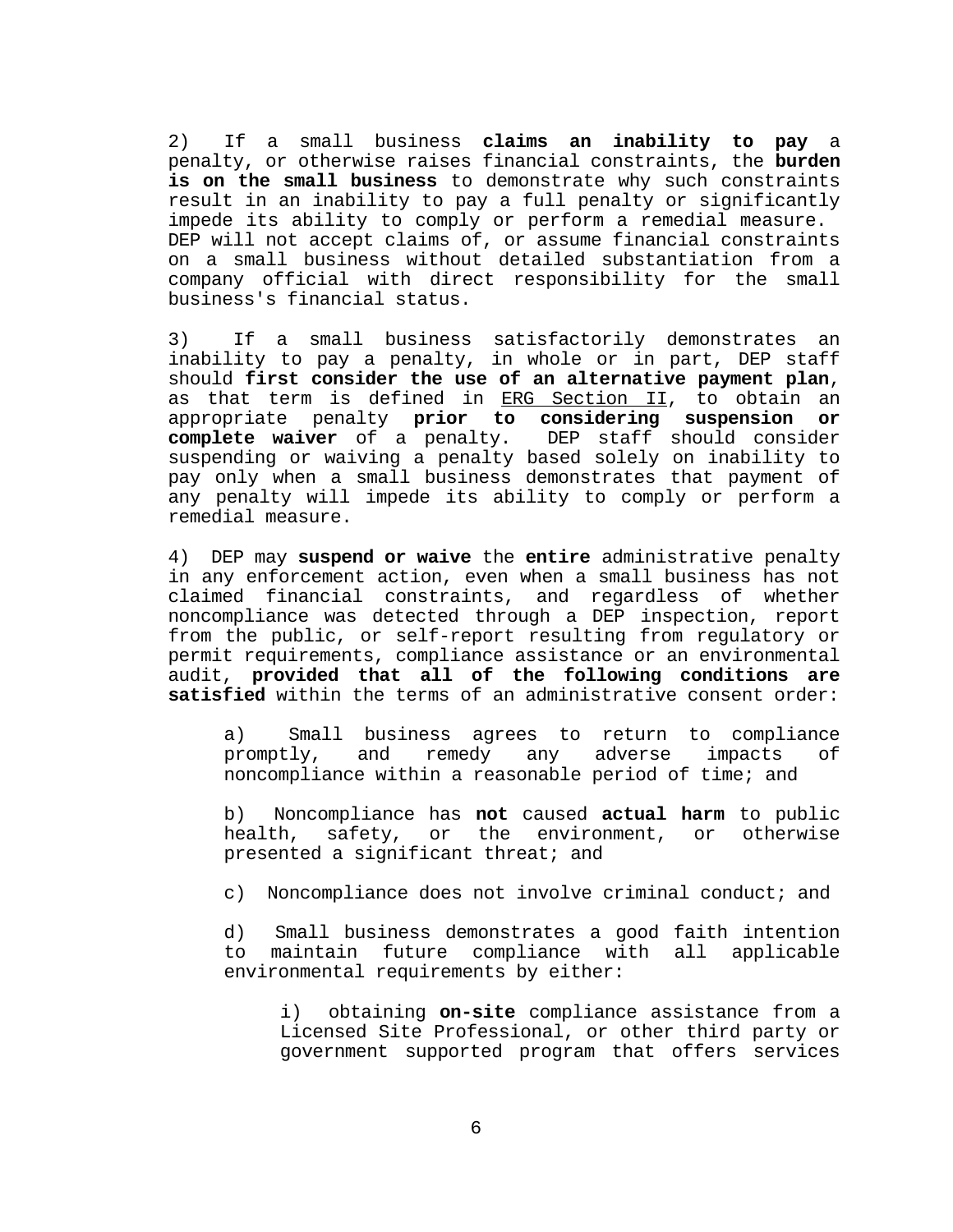to small businesses, provided that such services are not already required by law or regulation; or

ii) conducting an environmental audit that conforms with the definitions and relevant conditions of Section III.B. of the DEP Interim Policy on Incentives for Self-Policing: Environmental Audit Policy (POLICY ENF-97.004; and

iii) where response actions are required pursuant to the M.G.L. Chapter 21E and 310 CMR 40.000, conducting risk reduction measures on an expedited basis and paying a penalty equal to any Tier IB compliance fees that may have been avoided.

**[Note:** In the event that a small business seeks penalty mitigation under this policy for noncompliance initially discovered through on-site compliance assistance or an environmental audit, satisfying this condition is not required since it has effectively been satisfied.**]**

e) Small business agrees to investigate pollution prevention, source reduction and resource conservation opportunities, and implement them as established to be feasible by the small business and agreed to by DEP; and

f) Small business has not been involved in a higher level enforcement action, as that term is defined in ERG Section II, for violations of environmental requirements within five (5) years of the current noncompliance.

 If a small business does **not** satisfy **all** of the conditions for mitigation described above, DEP may not suspend or waive the entire penalty, but **may mitigate the penalty** consistent with the degree to which the conditions are satisfied, and with the factors set forth in M.G.L. Chapter 21A, Section 16, as they relate to the facts of the specific case.

### **C. COMPLIANCE ASSISTANCE**

The content of compliance assistance varies greatly, and may be delivered in a variety of ways. The penalty mitigation considerations provided by this policy are restricted to **on-site** compliance assistance in order to increase the potential for violations to be detected and thus corrected.